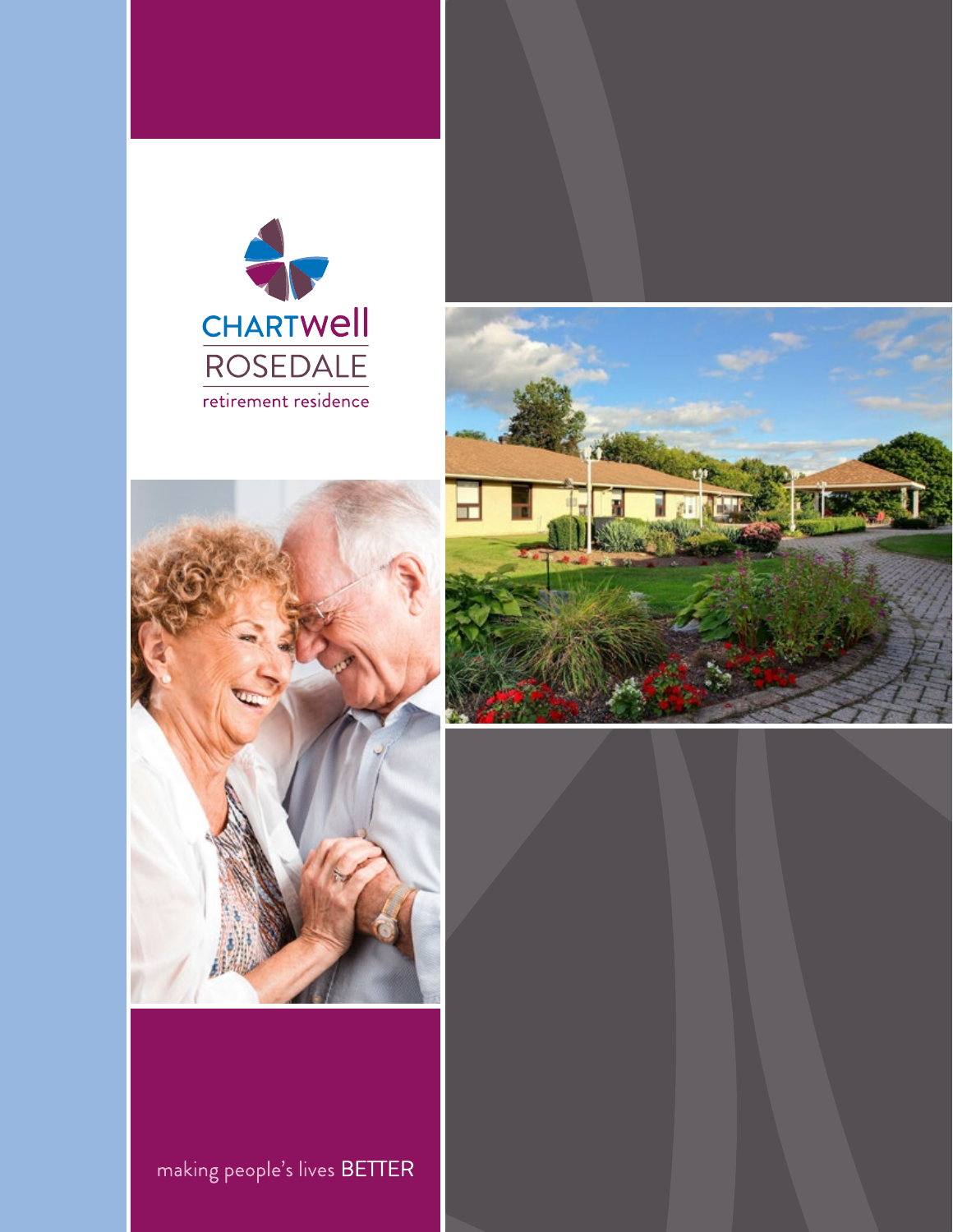

### PART OF OUR LOCAL COMMUNITY SINCE 1984

Chartwell Rosedale is a bungalow-style independent supportive living retirement residence overlooking the St. Lawrence River in Brockville. Our single-story design makes all our amenities accessible—from our dining room to our peaceful courtyard. We're well-known in our local community for delivering that "at-home" feeling, thanks to caring staff and cozy suites.

Here, you can enjoy the convenience of downtown Brockville without the bustle of city living, as well as easy access to Highway 2 and Highway 401. Experience the views of the St. Lawrence River, or explore nature by visiting a variety of nearby parks, such as Ferguson Falls. You can even take your furry friend to the Brockville Dog Park! Hobbyists and shoppers alike will appreciate the proximity of specialty shops, as well as 1,000 Islands Mall. Brockville General Hospital is also just a few minutes away, as well as local pharmacies.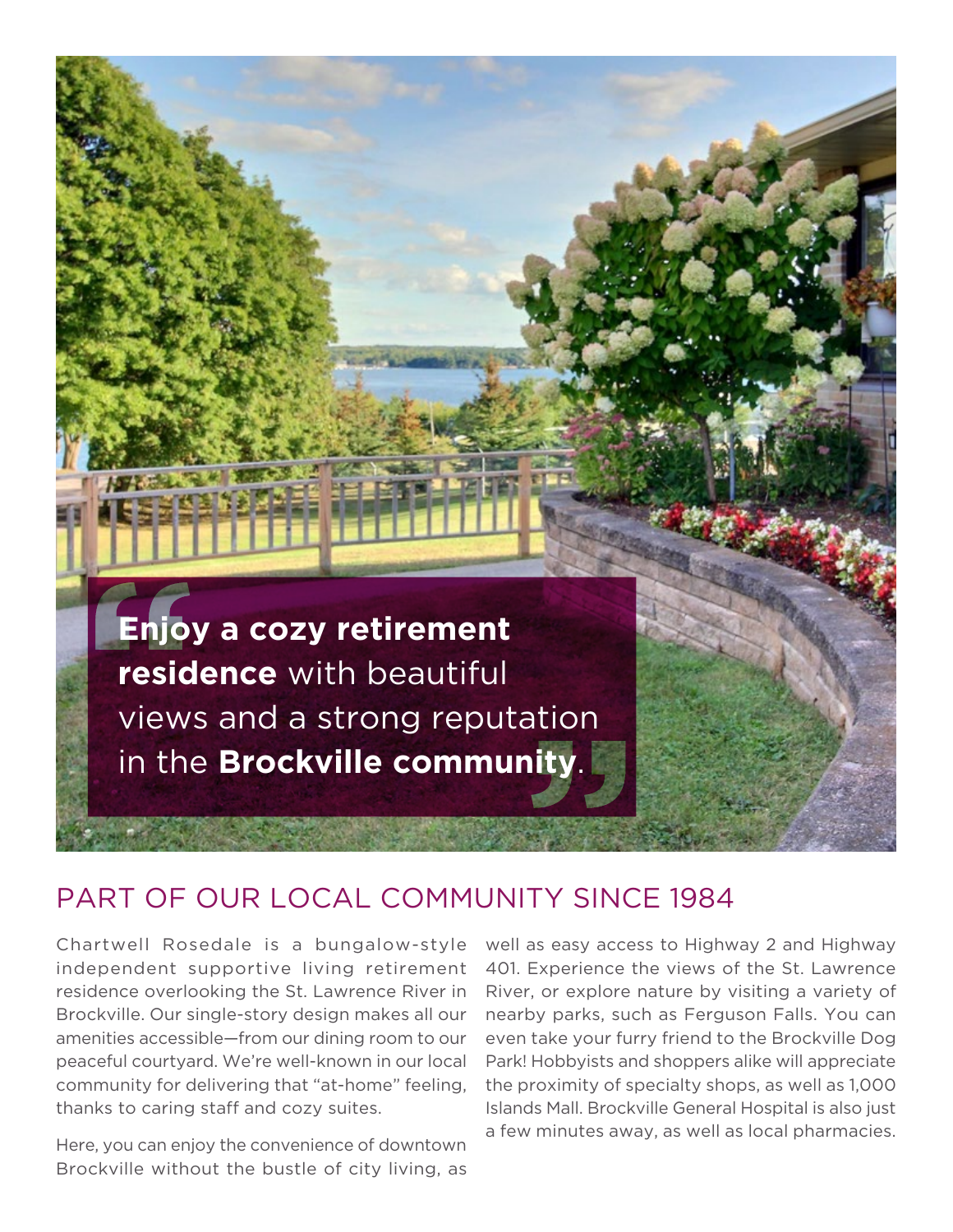# OUR UNIQUE LIFESTYLE

some of your own in our beautiful garden. You might already be familiar with Chartwell Rosedale from meeting one of our resident ambassadors. Our tight-knit community has an intimate, small-town feeling, where you can participate in engaging social experiences, such as trivia night, book exchanges and our knitting club. Perhaps you'll also find yourself appreciating the flowers along the walking path that surrounds our residence, or planting

Whether you prefer a charming studio or a spacious one-bedroom suite—some with two washrooms—you'll be treated to three tasty and nutritious meals. Live worry free while we take care of your housekeeping and laundry too. And if your needs change, our services can adapt with you! We can help with medication management, changes in your daily routine and much more so you can focus on the people and pursuits most important to you in your retirement years.

#### Explore our Living at Chartwell brochure to learn more about dining, lifestyle activities and personalized care services.









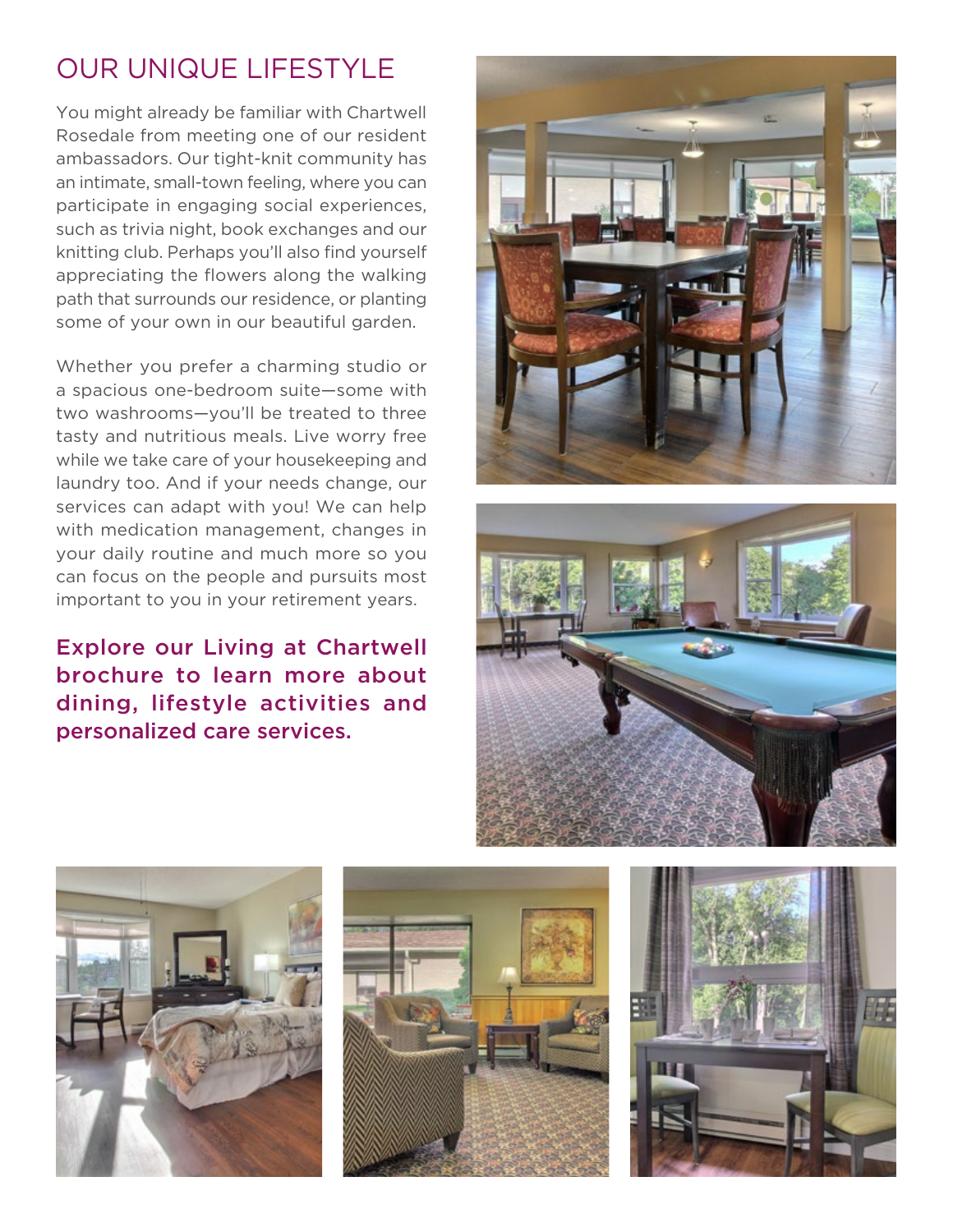## FACTS & FEATURES



#### IN THE NEIGHBOURHOOD

| · Pharmacies<br>· Places of worship<br>· Post offices                              | • Restaurants<br>• Dentists<br>• Government offices                                              | <b>Banks</b><br>• Museums<br>• Lawn bowling         |
|------------------------------------------------------------------------------------|--------------------------------------------------------------------------------------------------|-----------------------------------------------------|
| <b>ACTIVITIES</b>                                                                  |                                                                                                  |                                                     |
| <b>Educational activities</b><br>· Day trips*<br><b>Book club</b>                  | $\blacksquare$ Social and<br>recreational programs<br><b>Exercise</b><br>• Crafts                | • Billiards<br>• Live entertainment<br>· Pet visits |
| <b>DINING SERVICES</b>                                                             |                                                                                                  |                                                     |
| · Diversified menu                                                                 | • Meals for guests*                                                                              | • Freshly-prepared snacks                           |
| <b>CARE SERVICES</b>                                                               |                                                                                                  |                                                     |
| • Medication supervision/<br>administration*<br>• On-site Nurse<br>• Lab services* | Assistance with activities<br>of daily living*<br>• Visiting Physician*<br>• Care Assist Program | • On-call Nurse<br>• Vitals monitored*              |
| <b>AMENITIES</b>                                                                   |                                                                                                  |                                                     |
| • Dining room<br>■ TV room                                                         | • Activity room<br>• Multi-functional room                                                       | · Personal mailbox<br>• Lounge                      |

• Walking paths **COUT COUTS** • Outdoor greenspace